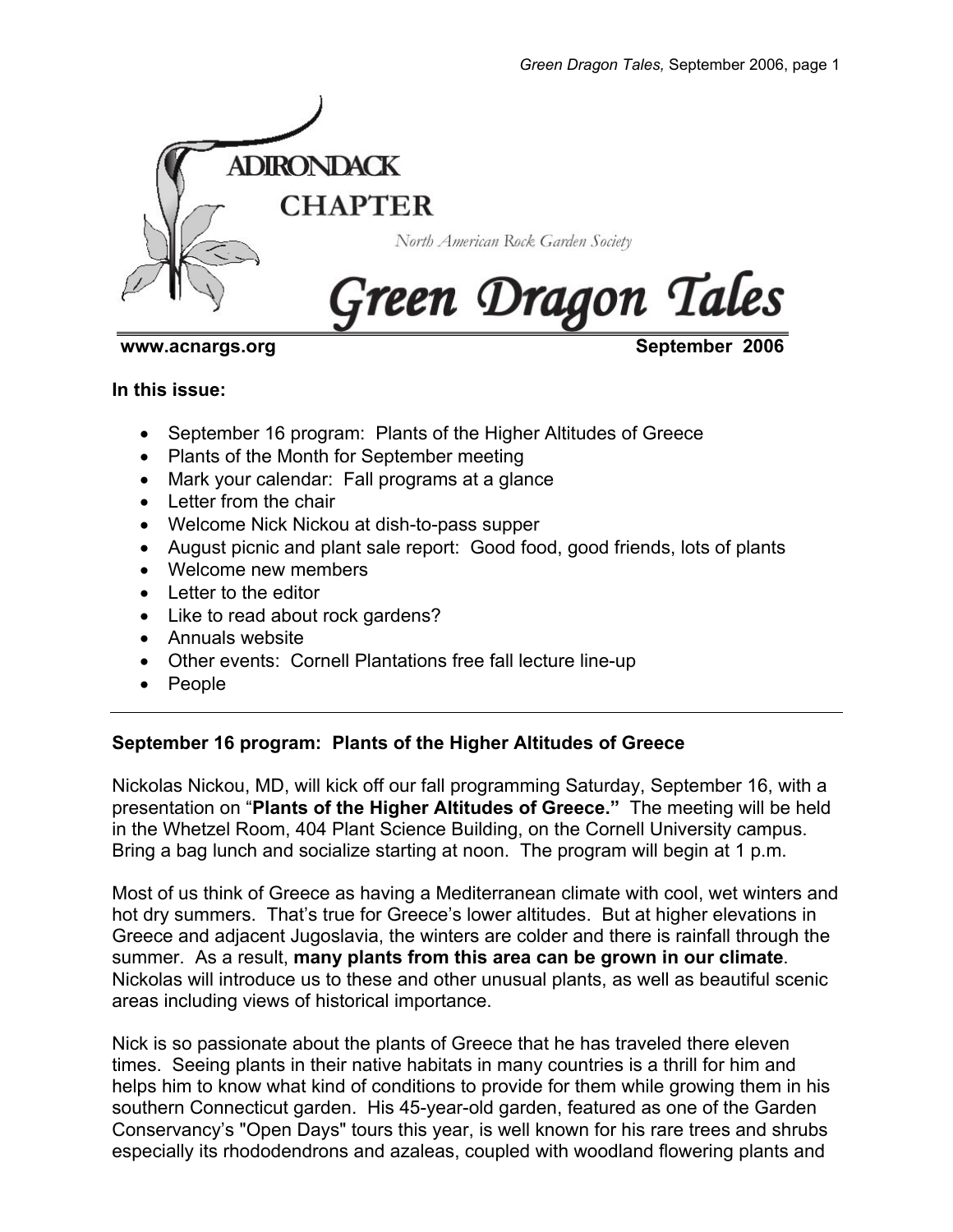ferns. He has been a member of the North American Rock Garden Society for many years and is a charter member of the Daphne Society.

Welcome Nick at a dish-to-pass supper at Carol Eichler's, Fri. Sept. 15. Details below.

# **Plants of the Month for September meeting**

Our plants of the month for the September 16 meeting come from Maria Galletti at Alpine Mt. Echo (1182 Parmenter Road, Sutton, Quebec, Canada JOE 2K0, 450-243- 5354, info@alpinemtecho.com, www.alpinemtecho.com). They include:

*Ramonda myconi* (Pyrennes, Zone 3) Evergreen perennial for part shade in vertical rock crevices or walls with humus-rich soil but where you can protect hairy foliage from resting on moist soil. For those of you who saw Harry Jans presentation, you should remember the spectacular *Raymonda Myconi* he had growing in his tufa wall.

*Edrainthus gramminifolius* (Zone 5) Sun, prefers light soil alkaline. Excellent for rock garden, scree, dry wall or trough. Blue up-facing bell flowers bloom in June and July. I have one that has survived and bloomed faithfully for several years.

*Centaurea bagadensis* (Caucasus, Zone 3) Sun thistle. Endemic to limestone crevices in Caucasus Mountains of Georgia. Prefers full sun and wind.

*Daphne domini* (Bulgaria, Zone 3) A slow-growing evergreen species closely related to *D. oleoides* with a very compact habit. Tufts of narrow green leaves on red-tinged bark and half-closed pink and white flowers that reliably produce orange fruit. Height: 6".

*Campanula garganica* (Italy & Greece, Zone 3) Spreading clumps of toothed leaves and lavender stars in early summer. For a sunny scree, overhanging rocks or crevice. Height: 2".

*Dianthus Haematocalyx* **ssp pindicola** (Balkins, Zone 3) Cushions of grey-green, pointed, broad leaves; small clusters of purple-red flowers on stiff short stems. Summer bloomer for scree conditions or troughs. Height: 3".

*Bornmeullera bardacii* (Greece, Zone 3) Subshrub with soft silver foliage.

# *Billie Jean Isbell, Plant of the Month coordinator*

# **Mark your calendar: 2006 Programs at a glance**

- Sept. 15 Dish-to-pass supper at Carol Eichler's to welcome Nick Nickou.
- Sept. 16 "Plants of the Higher Altitudes of Greece," Nickolas Nickou, MD, 404 Plant Science Building, Tower Rd., Cornell University.
- Oct. 21 Program TBA. 404 Plant Science.
- Nov. 11 Annual Meeting and dish-to-pass. 404 Plant Science.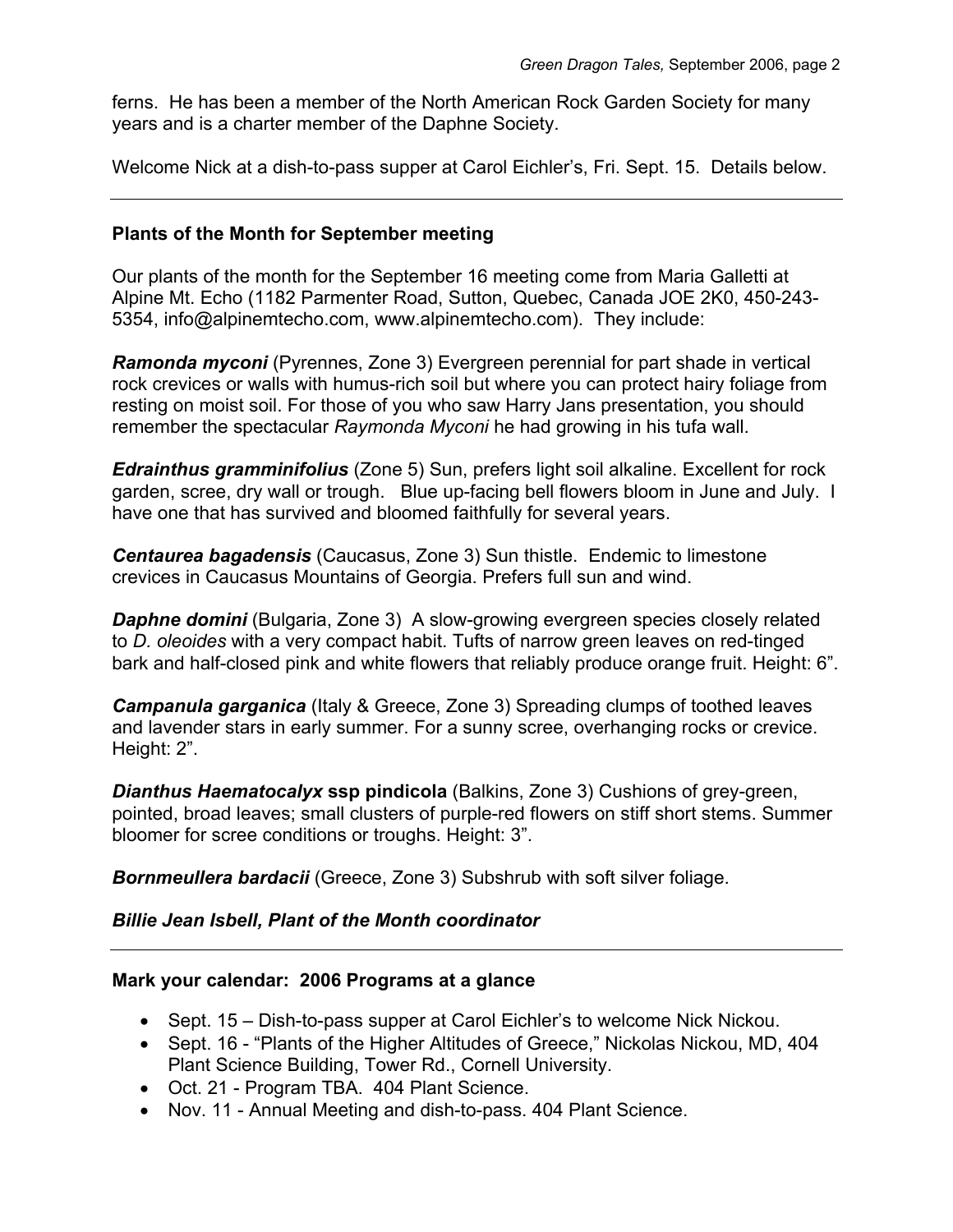Look for more details on these events in future issues of *The Green Dragon* and on our website: **www.acnargs.org** 

# **Letter from the Chair**

Sometimes I don't appreciate good luck until later – the power of hindsight.

The Saturday morning of our August picnic and plant sale was very threatening with a forecast of rain. "Oh no," I thought. "How could we be so unfortunate? We've had two weeks of perfect, sunny weather. Why couldn't we have just one more for our outdoor meeting today? No one will come. Our sale will be bust. Next year's programs will be jeopardized … " and on and on I fretted. As Chair I feel one of my responsibilities includes worrying about such things.

Well I couldn't have been more wrong on all counts. First, we had great attendance – maybe even a record for our picnic with 31 people signing into our register. We even acquired four new members! People brought plants and people – many times the same people – bought plants. We ate well (thank you all for such delicious dishes) and we enjoyed Billie Jean's wonderful gardens. An impromptu weeding party closed out the afternoon.

But I haven't gotten to the really lucky part. Just as I arrived home, the heavens opened up and it began to rain in earnest and I don't think it let up one iota until nearly 7 o'clock that evening. Yes, at Billie Jean's it drizzled off and on but it was nothing to stop a gardener on a search for new garden treasures. And so we concluded another very successful meeting.

In this issue, read more about the sale and about what you have to look forward to at our next meeting. Shortly after our last newsletter was distributed, Maria Galetti notified us that she had to cancel as our September speaker. Instead, she found us another speaker, Nick Nickou whose garden in Connecticut some of you visited a couple years ago, and still remember I'm sure, with all those gorgeous rhododendrons in bloom. Nick will be arriving on Friday and you are welcome to join a dish-to-pass at my house to welcome him. See details below.

Our gardens may be winding down but we have a lot of "program" left for the year with September and October offering guest speakers and concluding in November with a dish-to-pass, reflections on the past year (our so-called annual meeting), and a presentation by member Billie Jean. Please plan to join us.

Happy gardening,

*Carol Eichler, chair*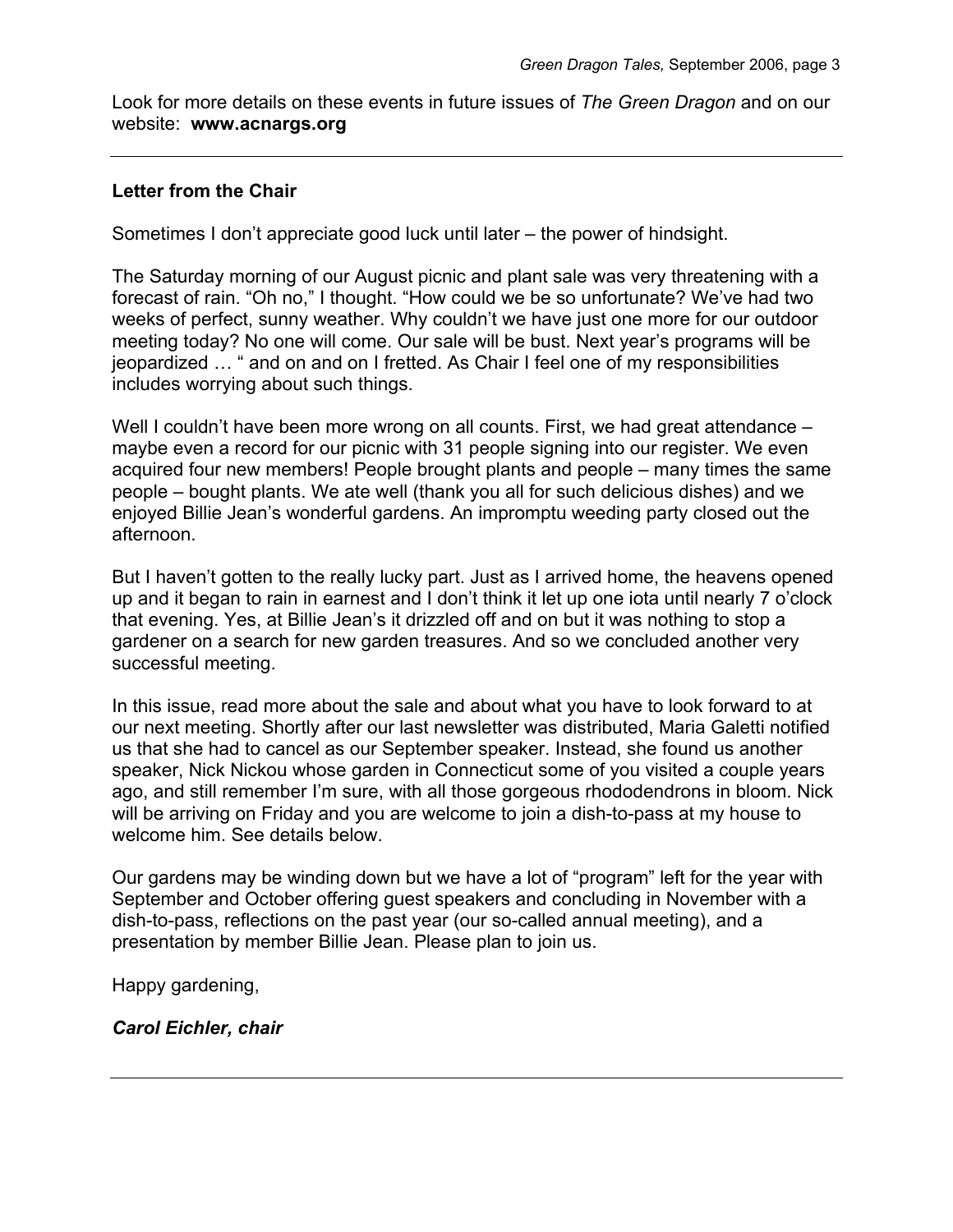# **Welcome Nick Nickou at dish-to-pass supper**

Help welcome our September meeting speaker Nick Nickou to the area at a dish-topass supper the evening of Friday, Sept. 15, beginning at 6:30 p.m., at Carol Eichler's home, 1562 Taughannock Boulevard (Route 89), north of Ithaca. (Beverages and table settings will be provided.)

If you can attend, please RSVP by calling Carol (607-387-5823) or emailing her (cme24@cornell.edu).

**Directions to Carol's:** From Ithaca and points south, and east of Cayuga Lake, take Route 89 North (it begins at Joe's Restaurant, corner of Buffalo and Meadow Streets/Route 13). Go 2 stoplights and turn right onto Route 89 (The Jewelbox on corner). From that intersection, you will drive approx. 7.5 miles. The route will take you through Cass Park and up the west side of the lake. When you pass Cayuga Nature Center on the left, you have another 1.5 miles to go. You will pass 1 intersecting road (Kraft/Willow Creek Point). Driveway for 1562 is on the left, 6th house, almost directly across from a big blue "Adopt-a-Highway" sign. Pull behind the house where there is ample room for parking. I will try to have someone posted down at the road.

From points north and west of Cayuga Lake, 1562 is 1.5 miles south of Taughannock State Park. Road "sign" is a yellow bicycle sign just before the driveway on your right past Agard Road.

# **Picnic report**

Saturday August 19 was great a day (despite the drizzle) to get together and share plants and more importantly, to eat! Billie Jean's house and garden are amazing. For the plant sale we had a good number of plants to choose from. Thank you all for donating and buying. We made about \$704.00 in plant sales and \$40 in membership fees. Last year we made on \$318.00. (Remember the drought?) The year before that, a normal year weatherwise, we took in \$752.00. Even with the drizzling rain at this year's event, we had 31 folks signed in to participate in the sale.

# *David Mitchell, Plant Sales Coordinator*

Drizzle didn't slow down set up for the plant sale (top). Members view Billie Jean's newly installed water garden (bottom).

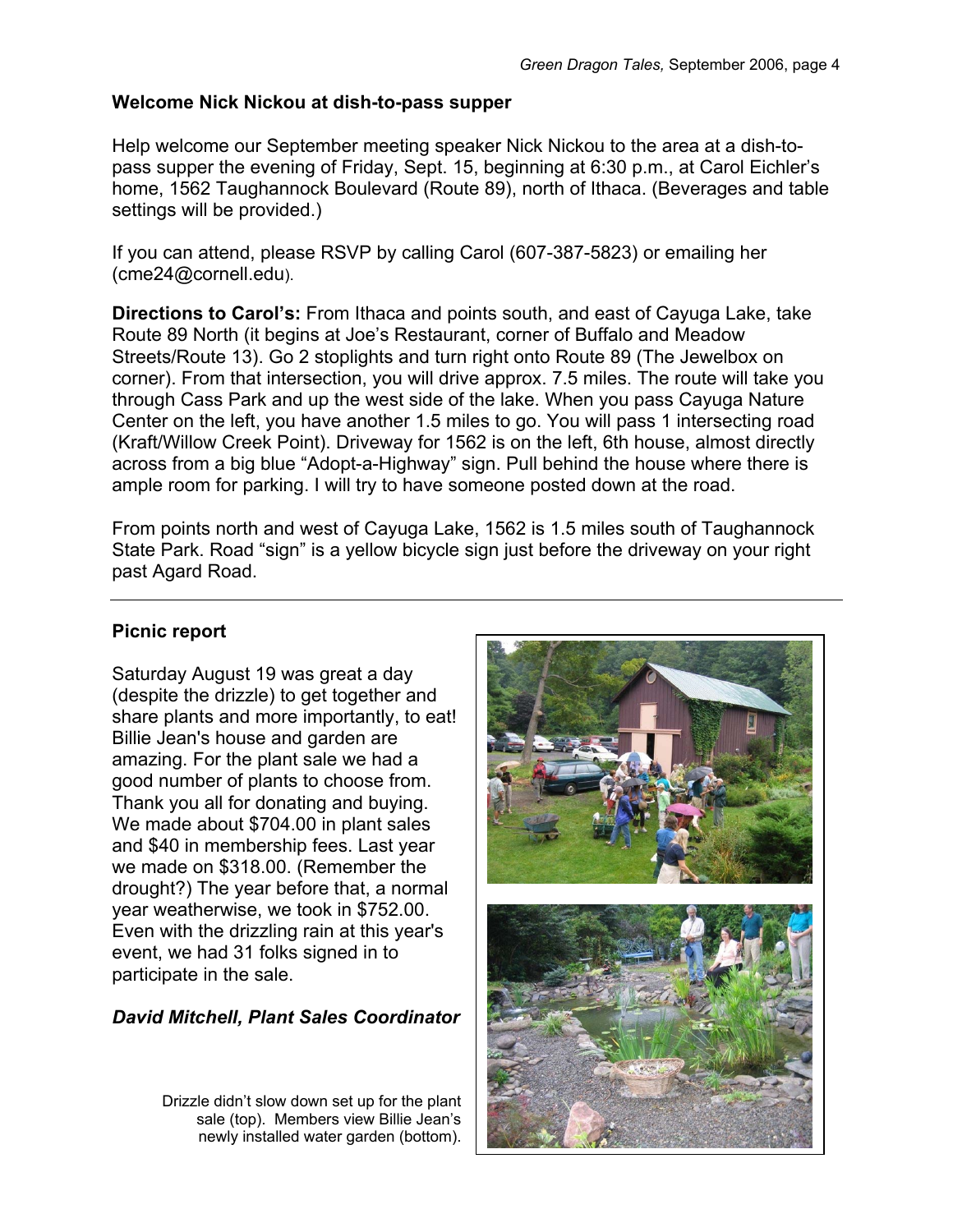### **Welcome new members …**

… who joined at the August picnic/plant sale:

- Margaret Bald, Newfield NY
- Mae Kang, Owego NY
- Janet Thomas, Endicott NY

## **Letter to the editor**

I harvested many seedpods from yellow horned poppy plants, *Glaucium flavum* (original parent plant obtained at an August Rock Garden Society sale). I will try to bring them to the next September 16 meeting, since I forgot to bring them to the picnic last Saturday. I also have seeds from a lovely little yellow ornamental onion, *Allium flavum*. It's a softer yellow than *Allium moly* and blooms in July. Thanks to Billie Jean for hosting a great picnic and garden tour, and to the organizers for a fun plant sale!

#### *Pat Curran*

**Editor's note:** Have surplus seed of favorite plants? Don't hesitate to bring them to meetings to share.

## **Like to read about rock gardens?**

If you can't read enough about gardening, I could use some help. As editor of *The Green Dragon*, I receive newsletters from other NARGS chapters across the continent. There's a great spirit of sharing between most of the newsletter editors. See for example, *Epimediums and Friends* on page 4, reprinted from the Minnesota Chapter newsletter.

The problem is, I don't have time to read through all the newsletters I get to identify articles that might be of value to our chapter's members. If you'd like to read some of these newsletters and flag interesting articles, let me know and I'll forward some to you. (Email: cdcramer@twcny.rr.com) For those of you without computers, I'll bring hard copies of some newsletters to meetings.

Keep in mind, too, that this sharing between chapters is a two-way street. I'd love it if more of our members would share their expertise through our newsletter so that other newsletter editors can tap our knowledge and share it with members of their chapters.

#### *Craig Cramer, Newsletter editor*

## **Annuals website**

Each summer, Dr. Bill Miller and his staff in the Cornell's Department of Horticulture test new and soon-tobe-released annual flower and foliage plants at the Bluegrass Lane Research Facility in Ithaca. While the plantings aren't open to the public, you can peruse the photo gallery and ratings at this website http://www.hort.cornell.edu/department/faculty/wmiller/bglannuals/

## **Other events: Cornell Plantations free fall lecture line-up**

This fall's free lecture series from Cornell Plantations is moving to an every-other-week schedule. While you may be disappointed that there aren't more programs, you won't be disappointed by the spectacular line-up.

**With the exception of the September 6 program, the lectures start at 7:30 p.m. in Statler Auditorium on the Cornell University campus.** Ample free parking is available after 5 p.m. in the